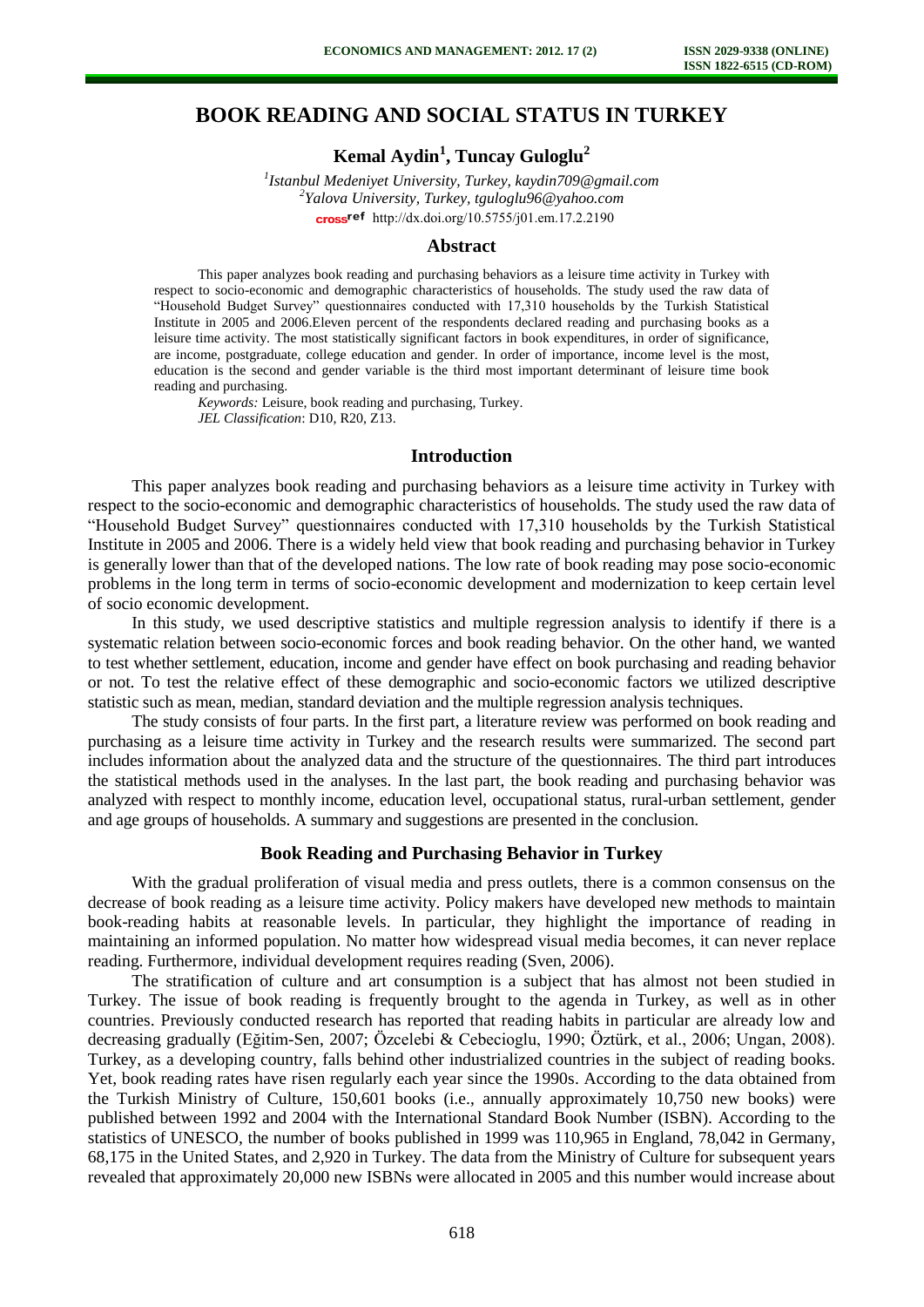20% each year and reach 24,000 to 25,000 in 2006 (Ungan, 2008). In the United Nations Human Development Report (2009), Turkey ranked 86<sup>th</sup> among 173 countries in comparison of reading rates.

It is no surprise that book reading rates are low in Turkey compared to developed countries, and economic and cultural reasons are significant factors in these low reading tendencies. According to the statistics, people can spare only 2.5% of their household income for cultural expenses (Turkstat, 2008). As book prices are relatively higher, purchasing books are given less priority among basic needs. When the issue is evaluated from a cultural perspective, this outcome is associated with acquiring the habit of watching television before developing a habit of reading in Turkey. According to Saunders (1999), regarding communication development, the world goes through the stages of oral culture, written culture, and electronic visual culture. In this respect, societies that have completed their industrialization process went through these phases with full saturation over an extended period, whereas these stages followed one after the other without sufficient time intervals in countries like Turkey. Since transition to the visual age is experienced before fully assimilating into the reading age, the culture of reading has failed to penetrate and spread into all layers of society (Ungan, 2008).

#### **Reading and Social Status in Turkey**

Another consistent result is the assessment that cultural consumption does not vary depending on the individual as proposed by the individualization approach (Featherstone, 1987; Lash & Urry, 1994). Rather, the socio-cultural environment of the individual is a substantial factor in determining cultural consumption. Some researchers have concluded that there is a very strict homology (Bourdieau, 1984) (i.e. members of upper classes consume products of high culture, while members of lower classes consume products of popular culture); on the other hand, other research results concluded that members of upper classes are better characterized as cultural omnivores (Peterson & Kern, 1996). Social stratification and cultural consumption have been extensively studied, particularly in the areas of art performances, music, cinema and attendance to museums. However, the subject of book reading and purchasing has not been studied adequately (Van Rees, Vermunt, & Verboord, 1999). A limited number of studies indicate that the habit of book reading is closely associated with the level of education (Gans, 1999; Kraaykamp and Nieuwbeerta, 2000; Van Eijck & Van Rees, 2000). The higher the level of education, the stronger the habit of reading becomes. These research results noted that educated people's taste for reading books develops a habit, because familiarity with reading further reinforces a taste for reading books (DiMaggio & Mukhtar, 2004; Torche, 2007). In addition, the habit of book reading has a positive relationship with social class and income level. The research indicates that the most powerful determinants in establishing the habit of reading are education, income and social class (Katz-Gero & Shavit 1998; Zavisca, 2005).

In terms of cultural and social stratification, there are significant differences when Turkey is compared to other countries because the national income in Turkey is about \$10,000 per capita, while it is about \$35- 40,000 per capita in developed countries. Additionally, reading, culture and art activities in developed countries have spread within the social strata of these countries over centuries. There are noticeable differences between countries where the written culture started in the 1600s, in contrast to Turkey, where compulsory education started only 100 years ago. Furthermore, Turkey, as a developing and changing country for the last 50-60 years, has gone through those stages later and slower than the developed countries. Stratification of culture and art consumption is a subject that has been studied very little in Turkey. Previously conducted studies generally reported the rate of reading books, but the distribution of this rate in accordance with socio-economic and demographic factors is not studied in detail. This research is one of the few studies that examines the relationship between socio-economic status and cultural consumption with respect to reading books. The hypotheses tested in other studies conducted in different countries on book reading and purchasing behaviors are valid for Turkey. In other words, book reading and purchasing behavior has a very strong positive relationship with the level of education. In order of importance, the second most important determinant is income and the third one is the white-collar occupational groups including professional occupations. The following section will discuss the data and the statistical techniques employed in this research study.

#### **Data, Variables and Methods**

Household Consumption Expenditure Surveys conducted periodically every year in Turkey consist of questionnaires that demonstrate the consumption patterns, habits and life styles of households. In these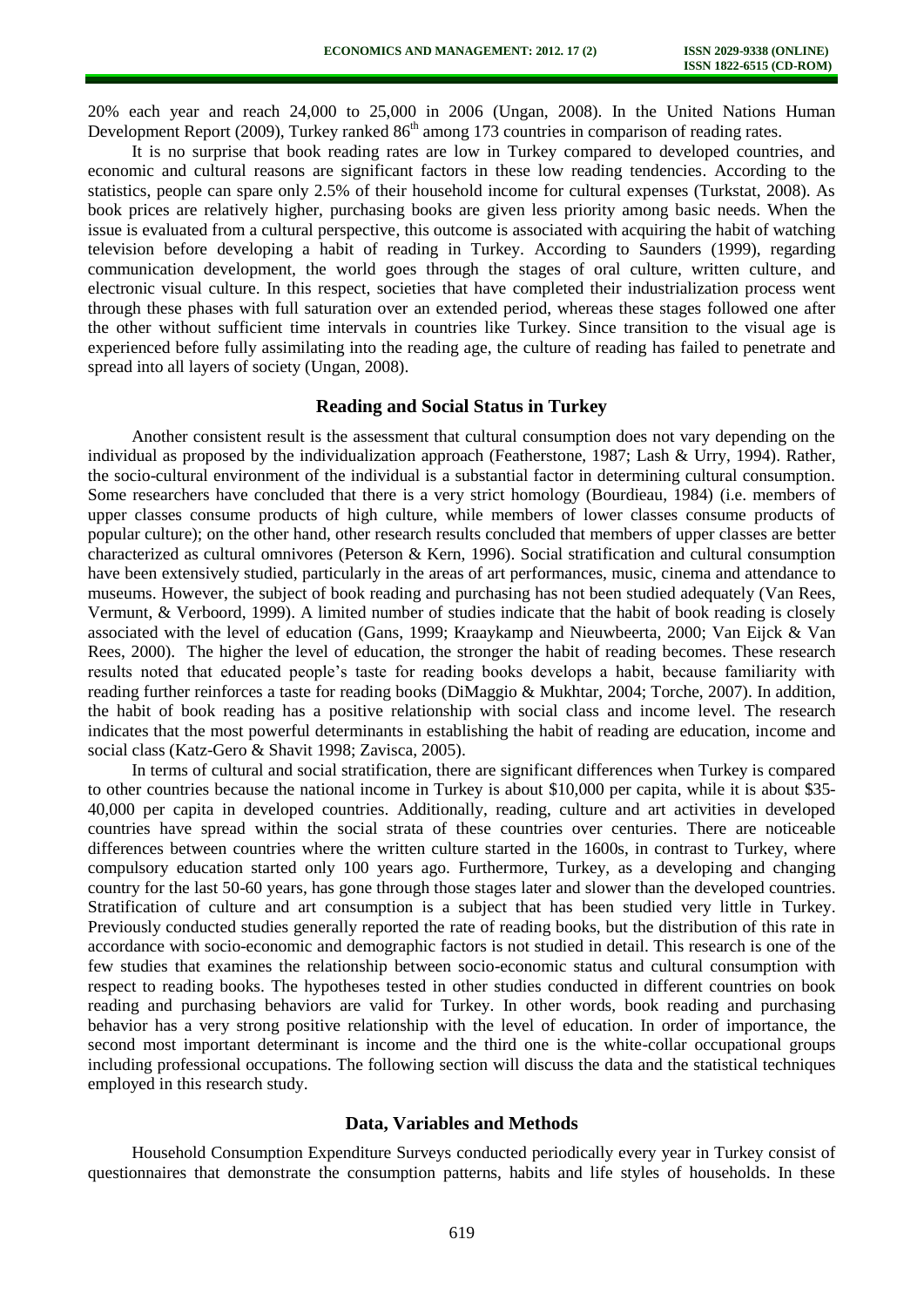questionnaires, consumption habits, types of consumption expenses and the variety of expenses on goods and services are recorded in accordance with the socio-economic and demographic characteristics of households.

In the analyses presented in this article, monthly reading habits and expenses of 8,559 households from 2005 and 8,751 households from 2006, 17,310 households, were recorded in Turkish Lira (TL) according to categories like monthly income, education level, occupational status, rural-urban settlement, gender and age groups. The methods used in these questionnaires include periodic face-to-face interviews, observation and recording techniques performed by the subjects themselves. The following tables summarize book reading rates and mean expenditure on books in TL with respect to months of the year, rural-urban, age groups and gender, and finally the effects of major social status variables such as income, education and occupation is analyzed by the ordinary least squares method.

#### **Results**

The tables below present the basic descriptive statistics about book reading and purchasing rates. Settlements with a population of up to 20,000 were defined as rural, while settlements with a population of more than 20,000 were defined as urban settlements. Expenditure was calculated in TL. Ten percent of the subjects were women and 90% were men. The following descriptive statistics show the monthly book reading and expenditure rates from 2005 and 2006, respectively. The first column in the tables shows the number of total subjects with expenditure on books in the month of the questionnaire, the second column shows the percentage of households with expenditure on books, the third column shows the mean amount in TL spent on books in the month of the questionnaire, the fourth column shows the standard deviation, the fifth column shows the median values and the last column gives the total number of subjects who participated in the questionnaire. The mean amount calculated as expenditure on books is 18 TL, which corresponds to US\$12 (i.e. \$1 is equal to 1.5 TL).

| .            |      |               |                  |                                  |               |                |
|--------------|------|---------------|------------------|----------------------------------|---------------|----------------|
| <b>Years</b> | n    | $\frac{0}{0}$ | <b>Mean</b> (TL) | <b>Std. Dev.</b>                 | <b>Median</b> | <b>Total N</b> |
| 2005         | 996  | 11.6          | 19,7             | $\overline{\phantom{a}}$<br>31.J | 10            | 8,559          |
| 2006         | 956  | 10.9          | 19               | 40.2                             | 10            | 8.751          |
| Total        | 1952 | 11,4          | 17.4             | 34,6                             | 8,5           | 17,310         |

**Table 1.** Monthly mean expenditure on books by year (2005-2006)

As shown in Table 1, among the 17,310 households, the number of households declared to have purchased books every month between 2005 and 2006 is 1952. This rate corresponds to 11.2%. The mean amount spent on books between these years is 17.4 TL (US\$12). The mean standard deviation and median value are 34.6 and 8.5 respectively.

| <b>Rural-Urban</b> |       | $\frac{0}{0}$ | Mean       | <b>Std. Dev.</b> | <b>Median</b>         | <b>Total N</b> |
|--------------------|-------|---------------|------------|------------------|-----------------------|----------------|
| Rural              | 340   | -6.5          | 16.1       | 26.8             | O <sub>5</sub><br>o.J | 5201           |
| Urban              | 1.612 | ل د ل         | 18.2       | $\sim$<br>- 37.4 | O <sub>5</sub><br>o.J | 11.914         |
| Total              | 1.952 | .             | 17<br>17.1 | 22<br>ا دیے ک    | O <sub>5</sub><br>o.J | 17,310         |

**Table 2**. Monthly Mean Expenditure on Books by Rural-Urban Settlement

Three hundred forty or 6.5% of a total of 5201 households in rural settlement areas and 1612 or 13.5% of 11,914 households in cities reported to have read books in the months when the survey was conducted, and the mean amount spent on books was determined to be 16.1 TL in rural settlement areas and 18.2 TL in cities.

| Age        |      | $\frac{0}{0}$ | <b>Mean</b> | Std. D. | <b>Median</b> | Total %N |
|------------|------|---------------|-------------|---------|---------------|----------|
| 29 & below | 79   | 10,8          | 20,3        | 42      | 10            | 1,395    |
| $30 - 39$  | 668  | 15,2          | 15,6        | 32,1    |               | 4,268    |
| $40-49$    | 746  | 13,6          | 18,2        | 29,2    | 10            | 4,757    |
| $50-59$    | 306  | 9,1           | 19,5        | 37,1    | 10            | 3,513    |
| $60+$      | 153  | 5,3           | 17,4        | 36,3    |               | 3,375    |
| Total      | ,952 | 11,2          | 18,2        | 35,4    |               | 17,308   |

**Table 3.** Monthly Mean Expenditure on Books by Age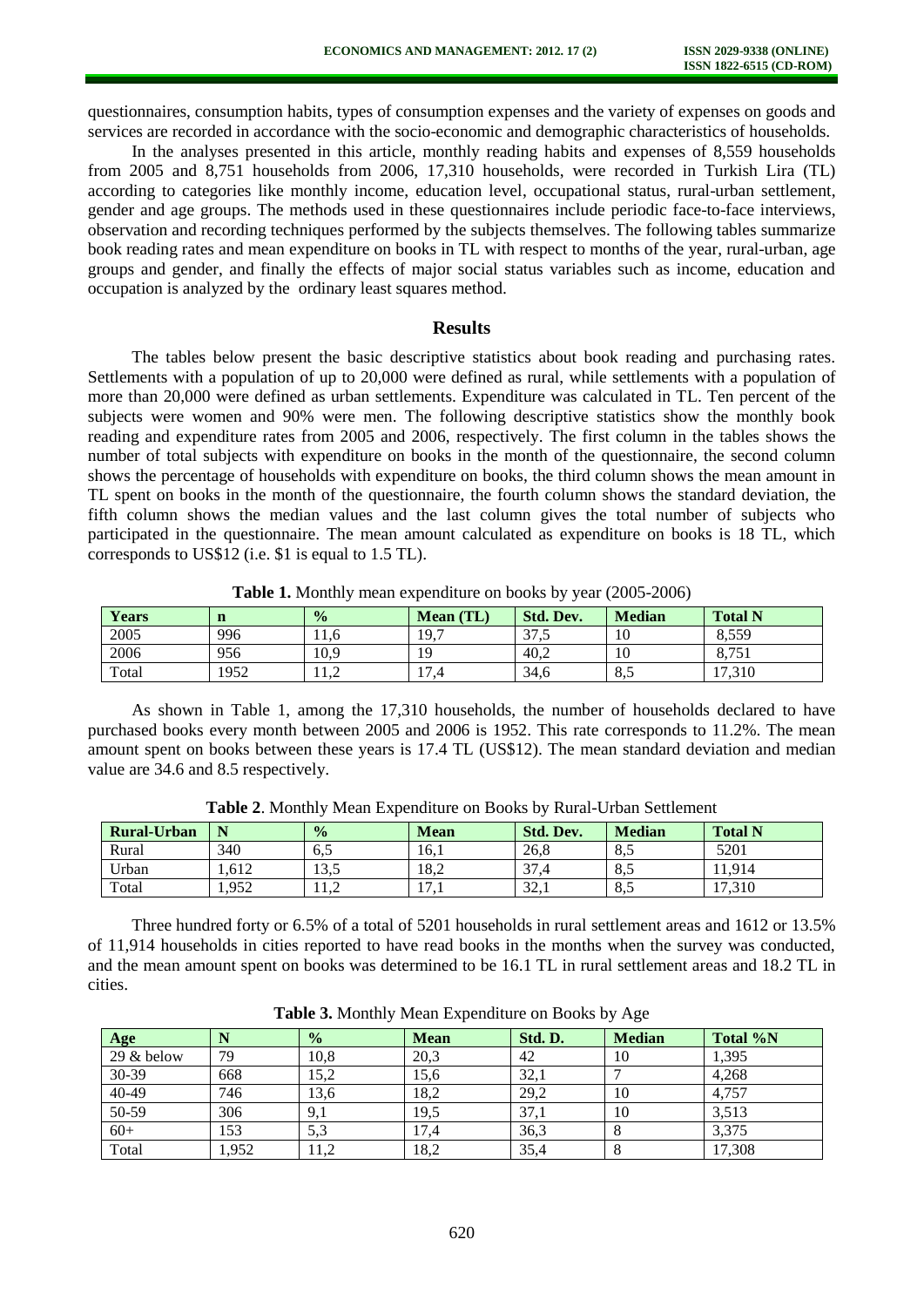As shown in Table 3, the ages of household heads were categorized into five groups. The lowest rate of book purchasing was observed in the age group of  $\geq 60$  years with a rate of 5.3%. The group of household heads between 30 and 50 years of age had the highest book purchase rate with a rate of approximately 14 percent. The mean amount spent on books in all age groups was 18.2 TL. Inter-group expenditure on books was 15 to 20 TL.

| <b>Gender</b> |      | $\frac{0}{0}$ | <b>Mean</b> | <b>Std. Dev.</b> | <b>Median</b>   | <b>Total N</b> |
|---------------|------|---------------|-------------|------------------|-----------------|----------------|
| Male          | 1789 | 11.0          | 18.4        | 34.1             |                 | 15362          |
| Female        | 163  | 9.4           | 20.1        | 38,6             | 10              | 1750           |
| Total         | 1952 | . .           | 19.2        | 36,5             | $\Omega$<br>ノ・シ | 17112          |

**Table 4.** Monthly Mean Expenditure on Books by Gender

One thousand seven hundred and eighty nine (12%) of 15,362 households with male household heads and 163 (9%) of 1750 households with female household heads spent a mean amount of 18.4 TL and 20.1 TL on books, respectively.

In summary, the book reading rate is determined to be 11% and the monthly mean expenditure on books corresponds to US\$12 according to the results obtained from the demographic analyses of questionnaires. It has been observed that the book reading rate is higher in cities compared to rural areas. Reading rates are two times higher in cities than in rural areas. The age group between 30 and 50 is observed to reveal the highest reading rate of 14% among all age groups. Although there is a slight difference of 2% between female and male subjects, it has been determined that female subjects spend more on books on a monthly basis than male subjects. In the model presented below, multiple regression analysis was performed to determine the direction of relationships between social status and book purchasing. In the analyses pertaining to the year of 2005, variables such as secondary school and professional occupation membership, being a male household head and rural settlement are used as control variables. In this model, monthly book expenditures were used as a dependent variable, while income, education, occupation, rural vs. urban, and gender were used as independent variables.

|                      | $\mathbf b$    | std. error | beta     | t        | sig.      |
|----------------------|----------------|------------|----------|----------|-----------|
| (Constant)           | 2,106E7        | 2,328E6    |          | 9,044    | ,000****  |
| Year (2006)          | 1,195E6        | 1,298E6    | ,036     | 2,462    | ,742      |
| Income 1.20%         | $-7,513E6$     | 2,008E6    | $-0.061$ | $-3,742$ | $,000***$ |
| Income 2. 20%        | $-6,662E6$     | 1,752E6    | $-0.061$ | $-3,802$ | ,000****  |
| Income 3. 20%        | $-6,376E6$     | 1,472E6    | $-.070$  | $-4,331$ | ,000****  |
| Income $4.20%$       | $-4,382E6$     | 1,251E6    | $-0.056$ | $-3,503$ | ,000****  |
| Below primary        | $-4,791E6$     | 2,735E6    | $-0.030$ | $-1,752$ | $,040*$   |
| Primary              | $-1.432E6$     | 1,615E6    | $-0.020$ | $-0.887$ | ,375      |
| High school          | -743169,201    | 1,698E6    | $-.010$  | $-438$   | ,662      |
| College              | 3,876E6        | 2,003E6    | ,028     | 1,286    | $,054*$   |
| Graduate             | 1,286E7        | 3,792E6    | ,052     | 3,391    | ,001***   |
| Administrators       | $-1.914E6$     | 1,625E6    | $-.020$  | $-1,178$ | ,239      |
| Assoc. professionals | $-4,027E6$     | 2,173E6    | $-.028$  | $-1,854$ | ,064      |
| Office & service     | $-1,792E6$     | 2,366E6    | $-0.011$ | $-0.757$ | ,449      |
| Trade workers        | $-4,906E6$     | 2,006E6    | $-.038$  | $-2,446$ | $,014*$   |
| Agricultural workers | -544753,465    | 2,236E6    | $-.004$  | $-.244$  | ,808      |
| Craft workers        | $-4,758E6$     | 1,707E6    | $-0.047$ | $-2,787$ | $,005**$  |
| Machine workers      | $-3,429E6$     | 1,903E6    | $-0.029$ | $-1,801$ | ,072      |
| Unskilled workers    | $-262,445,046$ | 2,108E6    | $-.002$  | $-125$   | ,901      |
| Female               | 3,916E6        | 1,860E6    | ,028     | 1,836    | $,056*$   |
| Urban                | 708,158,478    | 1,354E6    | ,009     | ,523     | ,601      |
| Adjusted r square    | 0,02           |            |          |          |           |
| Number of cases      | 17,310         |            |          |          |           |
| F                    | 5,8****        |            |          |          |           |

|  | Table 5. Multiple Regression Analysis Results: Monthly Spending in Books (2005-2006) |  |
|--|--------------------------------------------------------------------------------------|--|
|  |                                                                                      |  |

*Note:* \*p, \*\*p, \*\*\*p, and \*\*\*\*p indicate significance at the level of \*p <0.05; \*\*p< 0.01, \*\*\*p< 0.001, \*\*\*p< 0.0001. Excluded Categories: Top fifth quintile, year of 2005 secondary school, professionals, male household head and rural used as control variables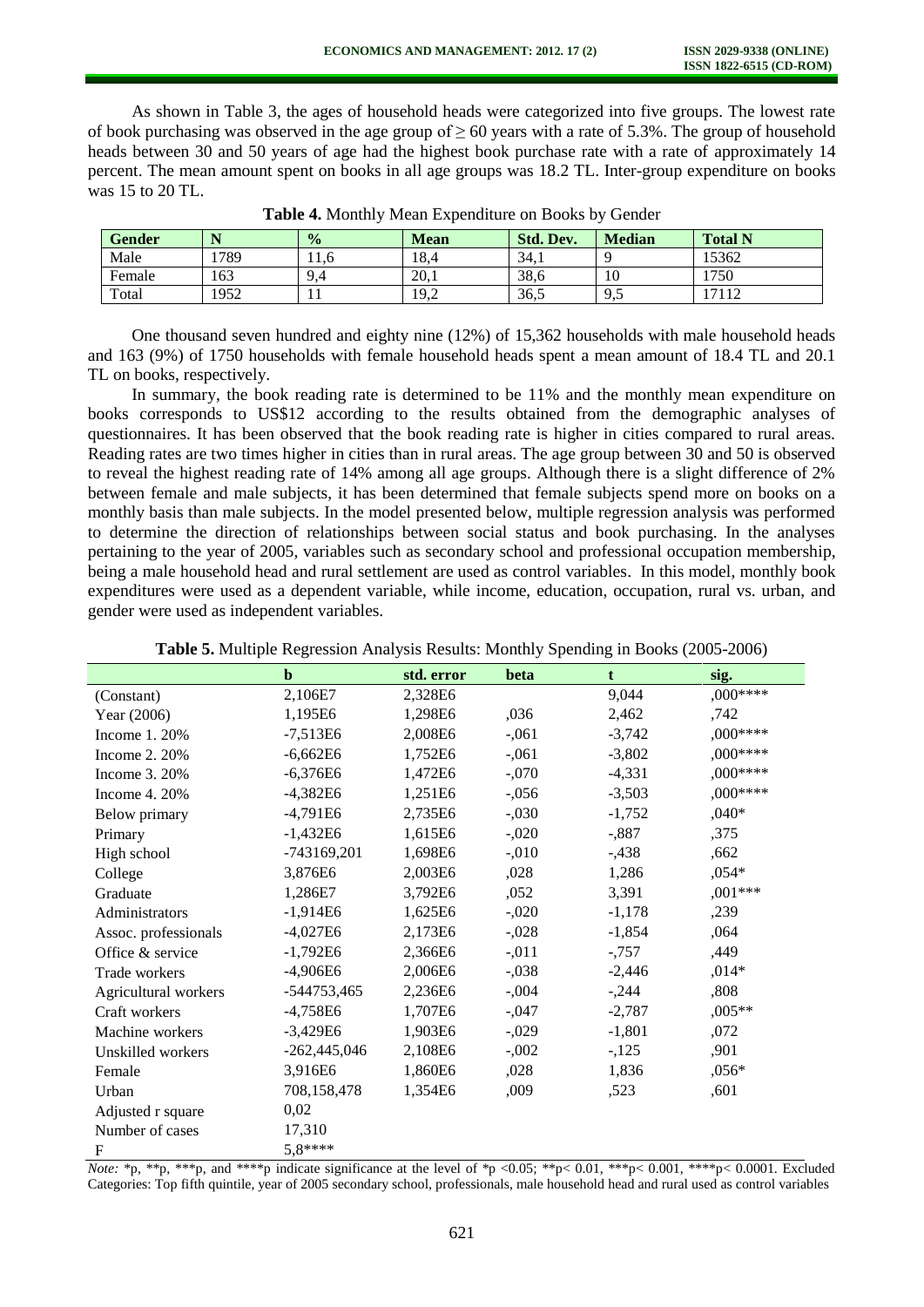As demonstrated in the Table 5, expenditure on books is statistically higher for upper income groups, postgraduate, college education and female subjects compared to all other socio-economic and demographic factors. Variables such as income level, graduate and college degree and gender seem to be the most important factors in book reading. There are no statistically significant differences between rural and urban areas between the years 2005 and 2006 in terms of money spent on books. According to the result revealed by the model, book expenditures of primary, secondary and high school graduates are close. Those with an education level lower than primary school have statistically the lowest expenditure on books compared to all other education levels. When people with professional occupations are compared with other occupation groups, it is observed that book expenditures of those with professional occupations and all other occupation groups (i.e., excluding trade and craft workers) are not statistically different. In this study, the most statistically significant factors in book expenditures are income, graduate and college degree and gender in order of significance.

The multiple regression analyses indicate that female subjects spend more money on books than male subjects. The results of other studies reported that women are more inclined to "highbrow" cultural consumption compared to men (Bihagen & Katz-Gerro, 2000; Lamont & Fournier, 1992). However, when considering book reading habits, the results indicate that cultural consumption does not emerge in line with a certain hierarchy. Especially when occupational categories and educational status are considered, there is not much significant difference between them in terms of an individual's book reading behavior. According to other international research results discussed in the literature review, education, income and social class have been determined to be the most effective factors. However, multiple regression results in this paper revealed that income, higher education and gender, but not occupations, are the most effective factors for book reading and purchasing in Turkey.

## **Conclusion**

In conclusion, the monthly book reading and purchasing rate is approximately 11%, and the mean amount spent for the monthly expenditure on books is about US\$12. The most important factors for book reading and purchasing were income, higher education and gender.

In the information age we are living in, we believe that at least 50% of the population of any society should be involved in reading books to catch up with the developments of the era. In order to raise the reading rates to at least 30-40%, the authorities or institutions influential in determining the culture, arts and science related policies must place significant emphasis on this issue and remedy this deficiency.

#### **References**

- 1. Bihagen, E., & Katz-Gerro, T. (2000). Culture consumption in Sweden: The stability of gender differences. Poetics, 27, 327–349.
- 2. Bourdieu, P. (1984). Distinction: A social critique of the judgment of taste. London: Routledge.
- 3. Çocuk Vakfı (2006). Türkiye'nin okuma alışkanlığı karnesi. Istanbul: Çocuk Vakfı Publishing.
- 4. DiMaggio, P., & Mukhtar, T. (2004). Arts participation as cultural capital in the United States, 1982–2002: Signs of decline? Poetics, 32, 169–194.
- 5. Egitim-Sen (2010). Retrieved from www.egitimsen.org.
- 6. Featherstone, M. (1987). Lifestyle and consumer culture. Theory, Culture and Society, 4, 55-70.
- 7. Gans, H. (1999). Popular Culture and High Culture: An Analysis and Evaluation of Taste. New York, NY: Basic Books.
- 8. United Nations. (2010). Human Development Report 2009. Retrieved from [www.hdr.undp.org.](http://www.hdr.undp.org/)
- 9. Katz-Gerro, T., & Shavit, Y. (1998). The stratification of leisure and taste: classes and lifestyles in Israel. European Sociological Review, 14, 369–386.
- 10. Kraaykamp, G., & Nieuwbeerta, P. (2000). Parental background and lifestyle differentiation in Eastern Europe: social, political, and cultural intergenerational transmission in five former socialist societies. Social Science Research, 29, 92–122.
- 11. Labarre, A. (1993). Kitabın tarihi. Ankara: İletişim Publishing.
- 12. Lamont, M., & Fourner, M. (1992). Symbolic boundaries and the making of inequality. Chicago: University of Chicago Press.
- 13. Lash, S., & Urry, J. (1994). Economies of signs and space. London: Sage.